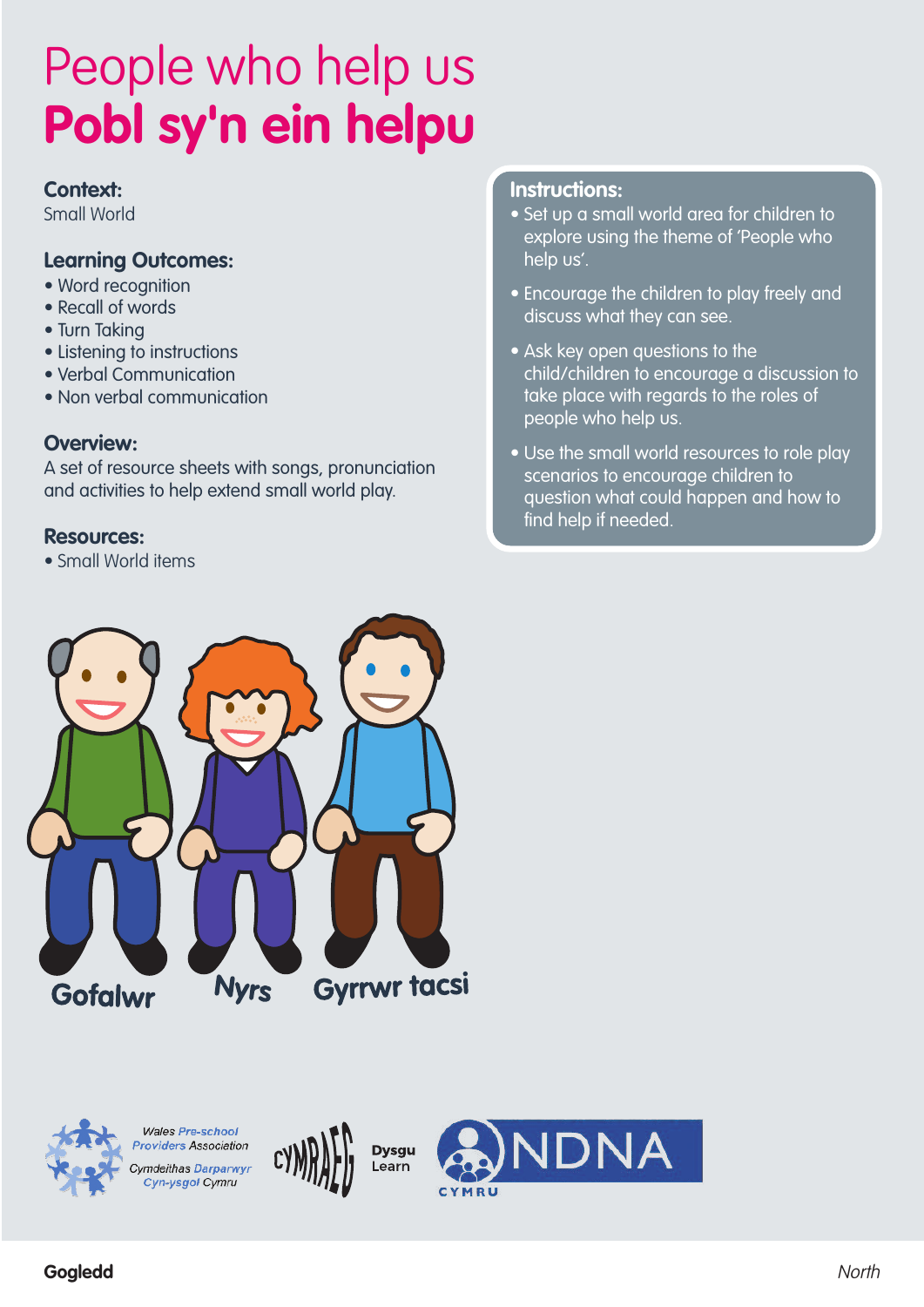## **Useful phrases:**

How many …… do you have? **Sawl…………….sy gen ti? Sawl…………….sy gennych chi?**

How does…… help us? **Sut mae …… yn ein helpu ni?**

Have you ever seen a ….? **Wyt ti erioed wedi gweld …? Dach chi erioed wedi gweld…?**

Where do they work? **Lle maen nhw'n gweithio?** Which one is the……? **Pa un ydy'r…..?**

Can you say ............? **Wyt ti'n gallu dweud ............? Dach chi'n gallu dweud ............?**

Can you show me the…..? **Wyt ti'n gallu dangos y/yr….. i fi? Dach chi'n gallu dangos y/yr …..i fi ?**

What do you think her job is? **Beth wyt ti'n feddwl ydy ei swydd hi? Beth dach chi'n feddwl ydy ei swydd hi?**

### **Vocabulary- People who help us:**

Teacher **Athro (Male) (áth-roh - 'th' as in 'think') Athrawes (Female) Ath-ráh-wes -'th' as in 'think')**

**Caretaker Gofalwr (goh-vál-wr)**

Nurse **Nyrs (núhrs)**

Vet **Milfeddyg (meel-vêh-thig)**

Friend **Ffrind (ffrind)**

**Firefighter Diffoddwr tân (Diff-oth-wr tahn)** Traffic warden **Warden Traffig (wáhr-den trah-ffig)**

Builder **Adeiladwr (ad-ei-láh-dwr)**

Police man **Plismon (Plées-mon)**

Paramedic **Parafeddyg (pa-ra-véh-thig)**

Doctor **Meddyg (méh-thig)**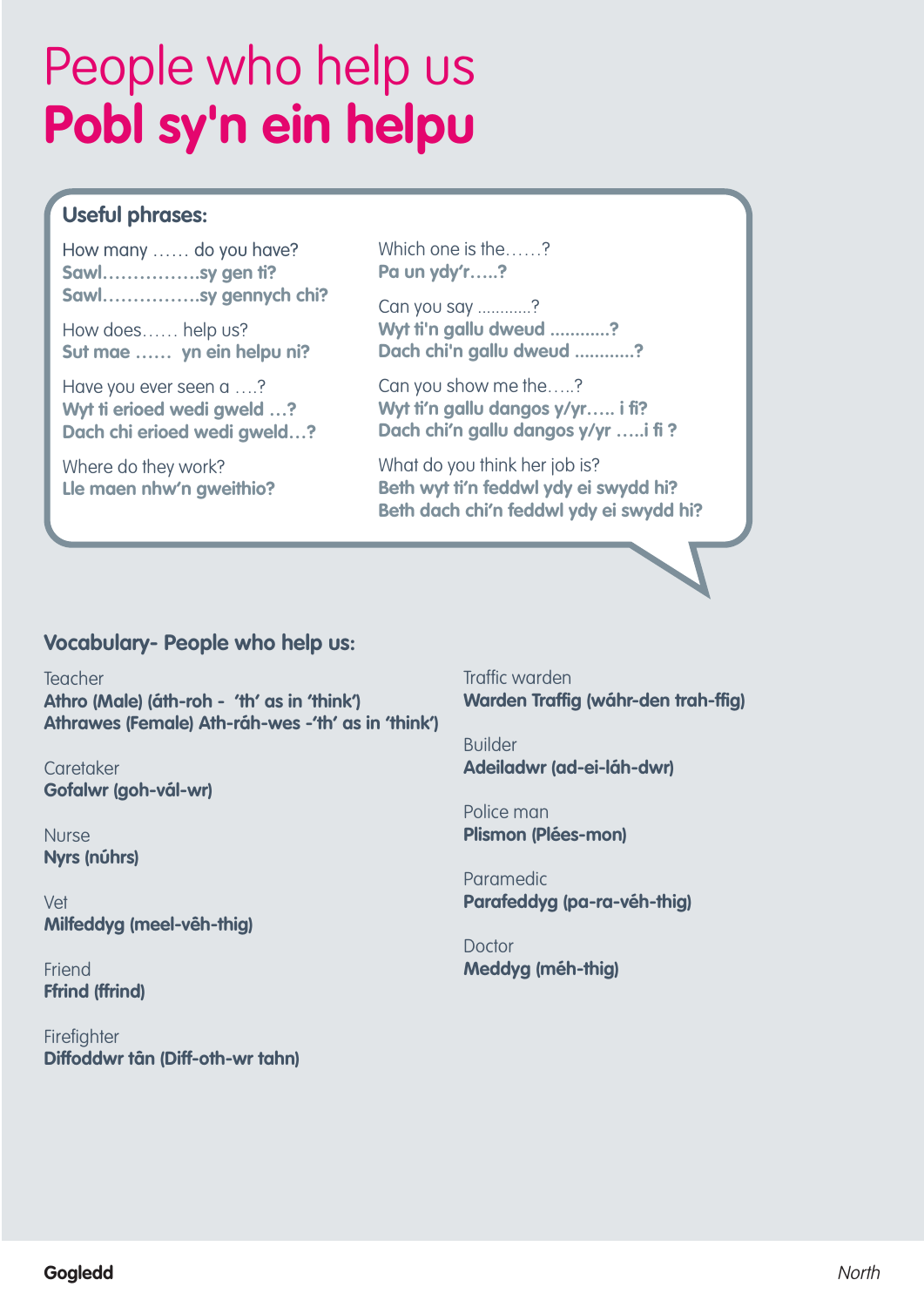### **Song:**

(She'll be coming round the mountain) **Fi yw'r plismon gorau yn y byd**

**Fi yw'r plismon gorau yn y byd Fi yw'r plismon gorau yn y byd Fi yw'r plismon gorau Fi yw'r plismon gorau, Fi yw'r plismon gorau yn y byd Canu aye aye yippee yippee aye…**

(I am the best police man in the world I am the best policeman in the world I am the best I am the best I am the best police man in the world Singing aye aye yippee yippee aye…)

Change the occupation as required.

**Fi yw'r athro gorau yn y byd**….. etc

**Fi yw'r adeiladwr gorau yn y byd**….. etc

**Fi yw'r nyrs gorau yn y byd** …… etc

## **Song:**

(The big ship sails) **Mae Postmon Pat yn cerdded lawr y stryd**

**Mae Postmon Pat yn cerdded lawr y stryd, Cerdded lawr y stryd, Cerdded lawr y stryd Mae Postman Pat yn cerdded lawr y stryd, Stomp, stomp, stomp, stomp, stomp, stomp**

**Mae Postmon Pat yn curo ar y drws, Curo ar y drws, Curo ar y drws, Mae Postmon Pat yn curo ar y drws Cnoc, cnoc, cnoc, cnoc, cnoc, cnoc**

**Mae Postmon Pat yn gweiddi "Bore da" Gweiddi bore da Gweiddi bore da Mae Postmon Pat yn gweiddi bore da Bore da i chi**

**Mae Postman Pat yn cario bag mawr brown Cario bag mawr brown Cario bag mawr brown Mae Postman Pat yn cario bag mawr brown Cario bag mawr brown**